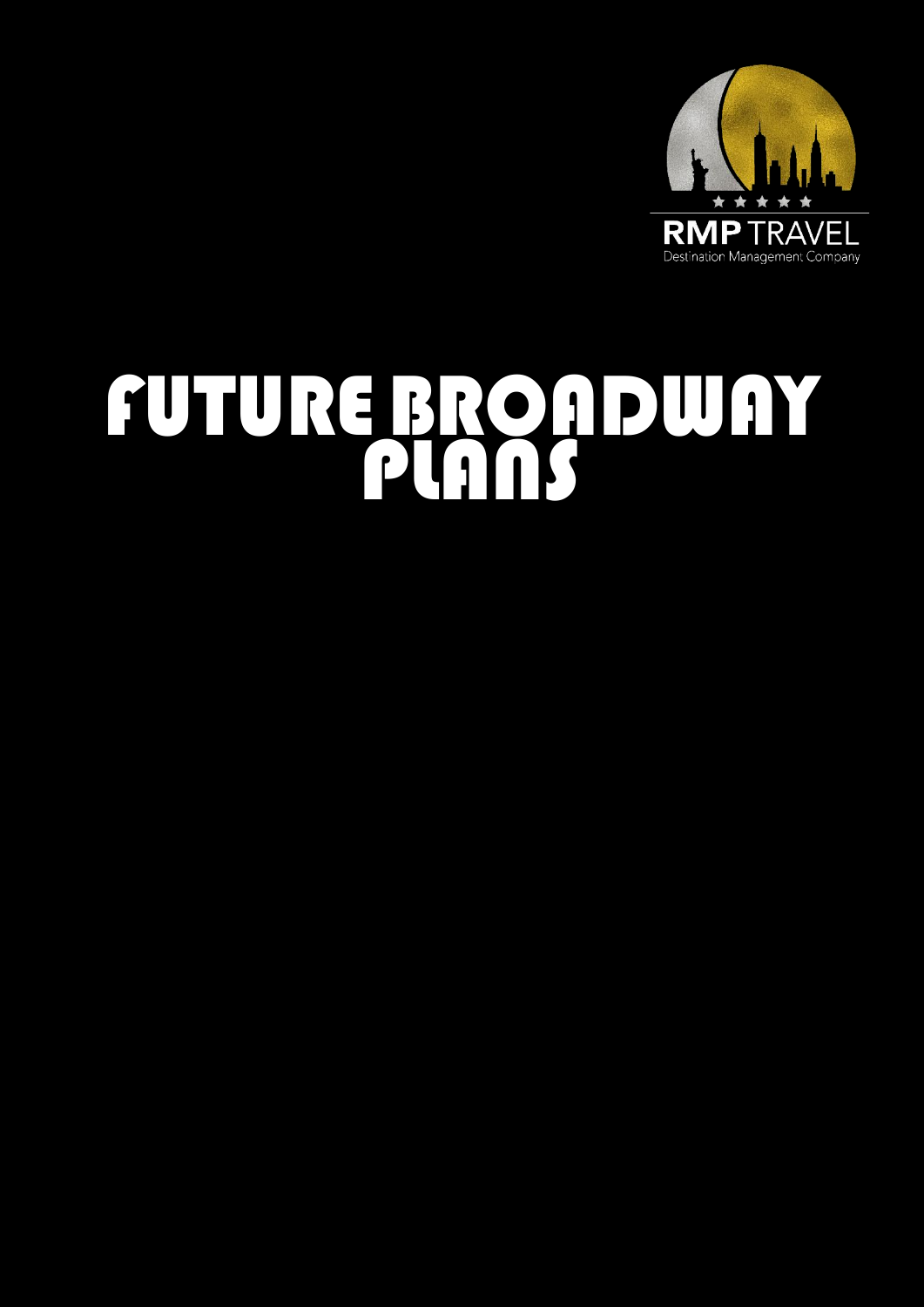## **THE DEVIL WEARS PRADA**

*Chicken and Biscuits* is a feel-good comedy that will feed your soul.

The Jenkins family is coming together to celebrate the life of their father hopefully without killing each other! Eldest daughter, Baneatta, wants everything to be perfect for her father's funeral. "Favorite" daughter, Beverly, would rather honor her daddy dressed to show the entire congregation what she's been "blessed with." Teenage granddaughter, La'trice, can't mind her own business if it was on a leash. Not far behind comes grandson Kenny and his very Jewish boyfriend Logan who is maybe, sort of, okay definitely afraid of Baneatta. But Baneatta's hopes unravel when a family secret shows up at the funeral...

#### **1776**

*1776*, the Tony Award-winning musical, returns to Broadway.

What will it take to get two dozen powerfully passionate, exceedingly complicated, and alltoo-human individuals to settle their differences, while they hold the very future of a nation in their hands? This Tony Awardwinning Best Musical is tuneful, funny, and constantly surprising, especially in this revolutionary new production from directors Jeffrey L. Page and Diane Paulus. You may never think about our country—who we are and why—the same way again.

First performance: 9/16/2022

#### **KPOP**

Pulsing with infectious beats, electrifying choreography, and breathtaking joy, Broadway's *KPOP* is an all-consuming multimedia experience that explores the relentless discipline, raw talent, and commercial ambition behind the heartthumping international phenomenon.

Claim your backstage pass and dive inside the high-stakes world of K-pop with this exhilarating new musical. As global superstars put everything on the line for a special one-night-only concert, one singer's inner struggle threatens to dismantle one of the hottest labels in Kpop.

First performance: 10/13/2022

#### **KIMBERLY AKIMBO**

Kim is a bright and funny Jersey teen, who happens to look like a 72-year-old lady. And yet her aging disease may be the least of her problems. Forced to maneuver family secrets, borderline personalities, and possible felony charges, Kim is determined to find happiness in a world where not even time is on her side.

A new musical with book and lyrics by Pulitzer Prize-winner David Lindsay-Abaire, music by Tony Award-winner Jeanine Tesori, based on the critically-acclaimed play of the same name by David Lindsay-Abaire, choreographed by Danny Mefford, and directed by Jessica Stone, Kimberly Akimbo had its world premiere at the Atlantic Theater Company, where it opened to rave reviews this past fall.

Coming to the theatre this fall.